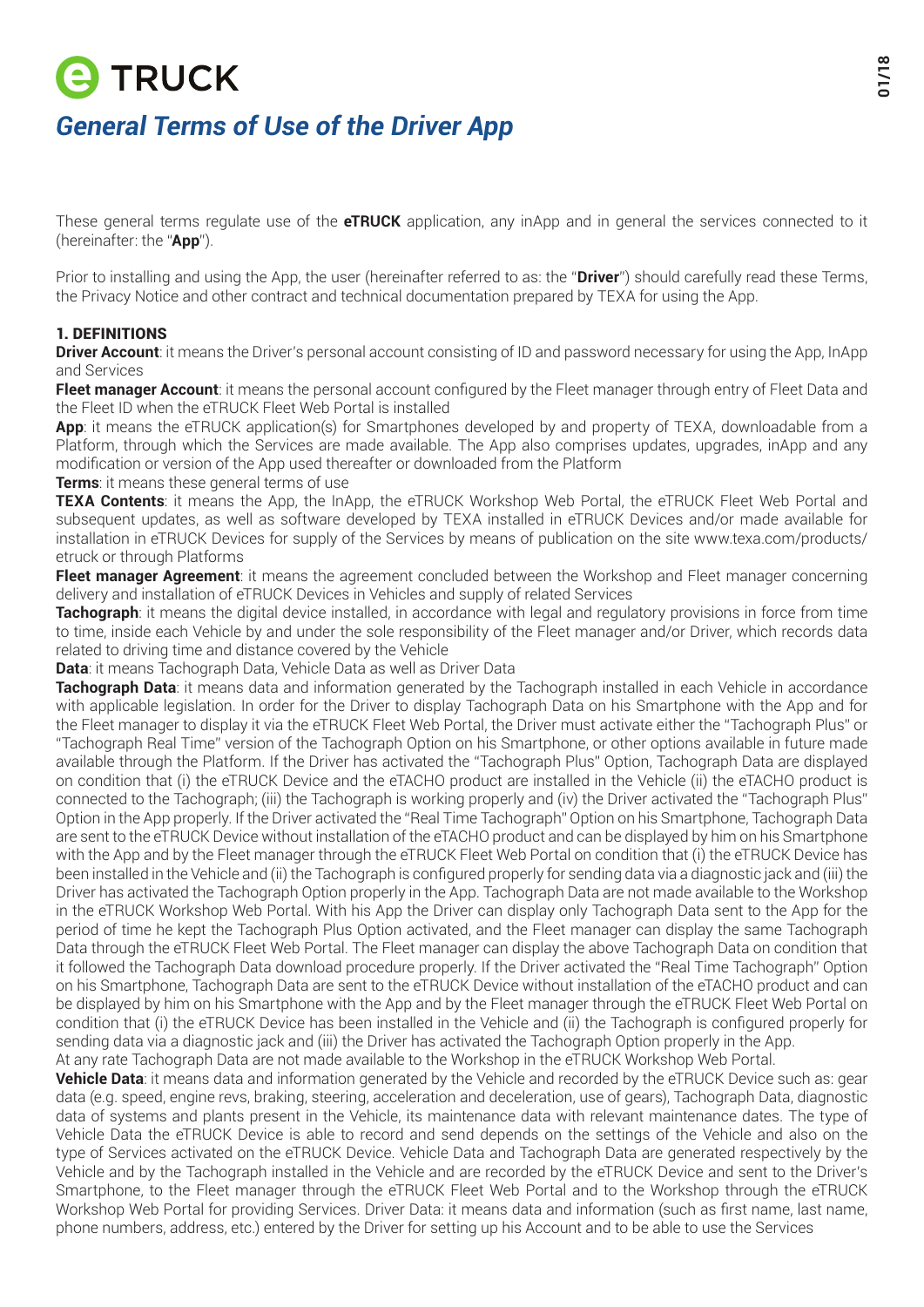**eTRUCK Device or eTRUCK**: it means the electronic eTRUCK device produced by TEXA, which when properly installed and configured in the Vehicle by the Workshop according to installation and configuration instructions, is able to send Vehicle Data via connection with the Driver's Smartphone referring to operation and use of the Vehicle and Tachograph Data when connected to the Tachograph via the eTACHO device. Driver: it means the person driving the Vehicle. Once the App is turned on, the Driver's Smartphone automatically connects to the eTRUCK Device installed in the Vehicle belonging to the Fleet used each time by the Driver and is connected to the Workshop aligned with that particular eTRUCK Device

**eTACHO**: it means the device to be installed by the Workshop inside the Vehicle through which the eTRUCK Device connects to the Tachograph for sending Tachograph Data to the App

**Fleet manager**: it means the manager of the Fleet of vehicles which signed the Fleet manager Agreement in order to use the Services provided through the eTRUCK Device

**Fleet ID:** it means the code generated by the eTRUCK Fleet Web Portal given to each Driver by the Fleet manager each one can use to create his Account and configure the App

**Fleet**: it means the set of Vehicles managed by the Fleet manager in which an eTRUCK Device is installed

**InApp**: it means the contents available with the App allowing for acquiring Services or registrations and additional contents other than contents from the App developed by and property of TEXA.

**Privacy Notice**: it means the privacy notice addressed to the Driver available at the site www.texa.com/products/etruck

**Tachograph Option**: it means the option present in the App through which the Driver connects his Smartphone to the Tachograph to be able to display Tachograph Data on it. There are two versions of the Tachograph Option (i) "Real Time Tachograph", enabling the user to only read Tachograph Data sent to the eTRUCK Device during the time he is driving the Vehicle; this version does not require installation of the eTACHO product and (ii) "Tachograph Plus" which can only be activated when the optional eTACHO product has been properly installed, which allows for displaying Tachograph Data during driving as well as Tachograph Data saved on the driver's card when such data are downloaded remotely. Any further versions of the Tachograph Option shall be made available through the Platform. Failure to activate the Tachograph Option will make it impossible for the Driver to display Tachograph Data with the App and the Fleet manager to do so through the eTRUCK Fleet Web Portal.

**Platform**: it means each online platform (currently Google Play Store and iTunes) where the App and InApp can be obtained. **eTRUCK Fleet Web Portal**: it means the web portal and TEXA proprietary software with which the Fleet manager can view Vehicle Data accessible by him. A list of Data accessible by the Fleet manager via the eTRUCK Fleet Web Portal is available at the site www.texa.com/products/etruck

**eTRUCK Workshop Web Portal**: it means the TEXA proprietary software with which the Workshop can view accessible Vehicle Data. The list of Data accessible by the Workshop is available at the site www.texa.com/products/etruck.

**Services**: it means the services performed for the Driver, the Workshop and the Fleet manager through the eTRUCK Device, the App, the eTRUCK Fleet Web Portal and the eTRUCK Workshop Web Portal

**Viewing Services**: It means the Services which allow (i) the Driver to view Vehicle Data and Tachograph Data on his Smartphone installed, configured and connected properly to the eTRUCK Device and to the Tachograph, and (ii) the Fleet manager to view Vehicle Data and Tachograph Data via the eTRUCK Fleet Web Portal.

**Diagnostic Services**: It means the Services made available through the eTRUCK Workshop Web Portal enabling the Workshop assigned to the eTRUCK Device installed on the Vehicle to view Vehicle Data necessary for finding and reporting any malfunctions of the Vehicle and intervening remotely on the Vehicle to fix malfunctions.

**Scheduled Date Management Services**: it means the Services enabling the Driver, the Workshop and Fleet manager to be updated on scheduled maintenance of the Vehicles

**Smartphone**: it means an advanced telephone device compatible with the eTRUCK Device running Android™ operating system (version 5 or later) or iOS™ (version 10 or later), data traffic and satellite location system. In order for the eTRUCK Device to work the Smartphone must be connected properly with the eTRUCK Device via Bluetooth. The eTRUCK Device is not compatible with all Smartphones available in the market. Prior to installation and configuration of the eTRUCK Device, the Fleet manager and/or Driver must check compatibility and coverage on the site www.texa.com/products/etruck

**TEXA**: TEXA SpA, a company with registered office at Via 1 Maggio No. 9 Monastier di Treviso, Italy, with VAT Reg. No. and Companies Register No. 02413550266, certified email address: texa@pec.texa.it;

**Vehicles**: it means the Vehicles managed by the Fleet manager in which an eTRUCK Device is installed.

**Workshop**: means the vehicle repair garage and service centre which is also a dealer and installer of eTRUCK Devices.

# 2. FIELD OF APPLICATION

These Terms of Use regulate:

- a. creation of the Driver Account and its use
- b. use of and access to the App and relevant Services
- c. uploading, use and/or access to Driver Data, Vehicle Data and Tachograph Data

With submission of every order, purchase or other form of obtaining a Service, an App, or TEXA Contents, and by using and/or accessing any Platform, Service, App or any TEXA Content, and with creation of an Account the Driver accepts these Terms of Use and is bound to respect the same and any subsequent modification and supplement hereof.

# 3. THE FLEET MANAGER ACCOUNT AND AGREEMENT

## **The Account: registration and management**

In order to use the Services, the Driver must create an Account.

The Driver accepts and declares that he is only entering truthful Data when the Account is created. It is the responsibility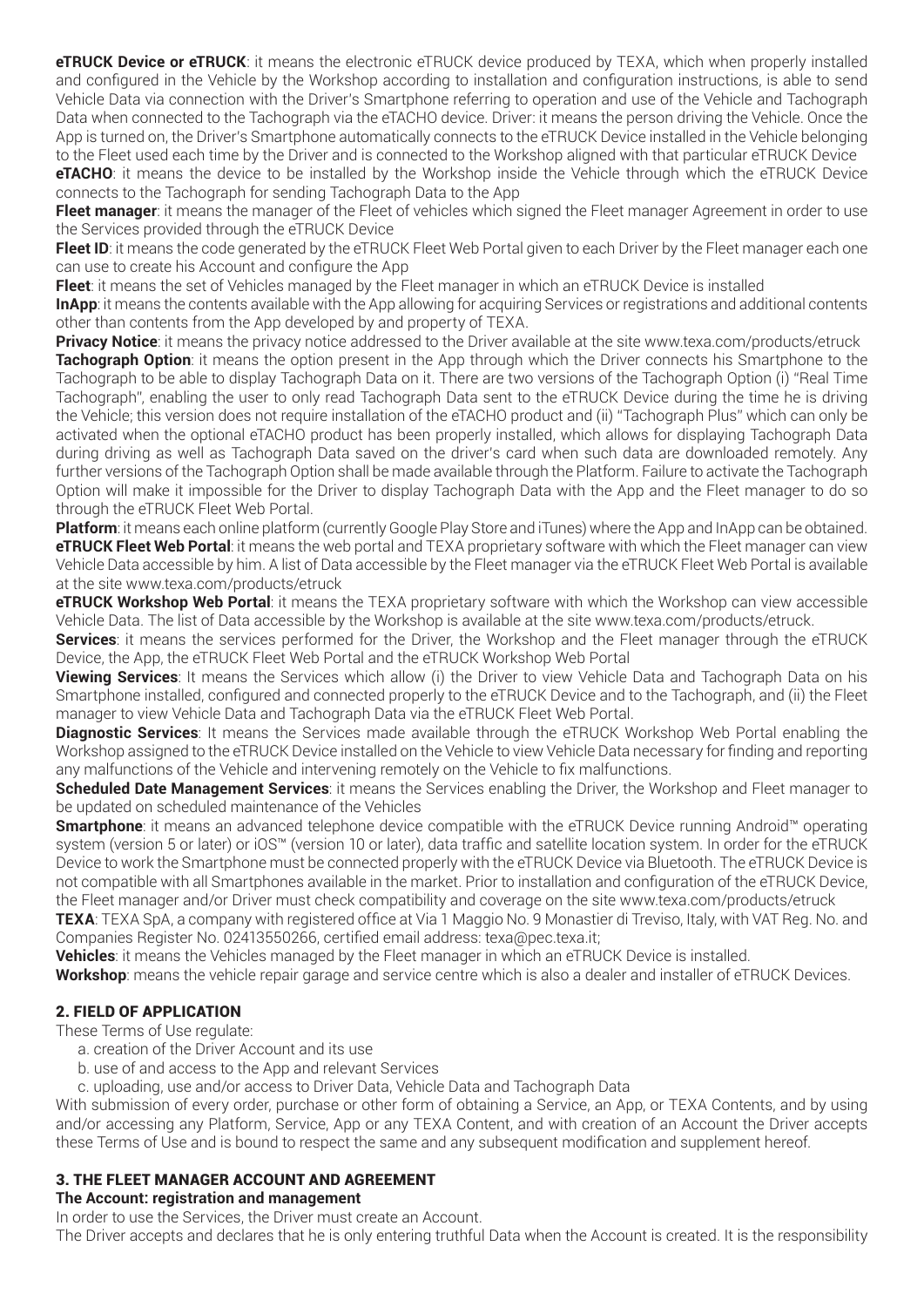of the Driver to always keep his Data and Account updated and bring them up-to-date immediately any time anything changes.

For creation of the Account the Driver must enter the Driver Data and Fleet ID the first time he uses the App on his Smartphone and he must also follow the procedure for connecting the Smartphone to the eTRUCK Device. For more information on connection of the eTRUCK Device to the Smartphone, read the section entitled "Connection of the eTRUCK Device to the Smartphone".

It is not permitted to create an Account by using the name of another person, group or entity without their permission or sell or assign your profile or Account or Fleet ID to third parties.

The Driver is responsible for any activity on his Account or carried out through it. The Driver is responsible for keeping confidential his Account, the Fleet ID and Driver Data and restricts access to his Smartphone by others. TEXA is not responsible for any unauthorised use of the Account, the Fleet ID or the Smartphone the Driver may or may not be aware of. The Driver agrees to take the necessary precautions to prevent access to his Account by third parties and will inform the Fleet manager immediately if he hears about any unauthorised access or use of the Services or Data by third parties through his Account or any other security breach.

## **Fleet manager Agreement**

The Services are provided to the Driver for the term of the Fleet manager Agreement. The Driver accepts to use the Services with reference to the Vehicle(s) in which the eTRUCK Device is installed and connected to his Smartphone. For termination of the Fleet manager Account, please see the section entitled "Termination of the Account".

## 4. RIGHT OF USE

Subordinately to respect for these Terms of Use, TEXA grants the Driver the right to use the Services obtained via the App or InApp for the term of the Fleet manager Agreement.

For access to the App and use of the eTRUCK Device and Services, TEXA grants the Driver a license for TEXA Contents. This license is limited, non-exclusive, linked to the Fleet manager Agreement (and is thus limited to the term of the same), inalienable and cannot be sub-licensed; only the Driver can use it and not for commercial purposes. Further, the license does not include the right to resell the TEXA Contents or make further use of the TEXA Contents or Services; it does not comprise any right to obtain upgrades, updates, supplements or any technical support in future in relation to the Services or TEXA Contents, except when TEXA has specifically stated that obtaining the same is an integral part thereof. TEXA reserves all rights not expressly granted under the license in accordance with these Terms of Use.

Whenever upgrades, updates and supplements to the Services are obtained, use of the same is regulated by these Terms or by other terms the Driver will be asked to accept before TEXA supplies the concerned upgrade, update or supplement. The Driver may use the Services on any Vehicle belonging to the Fleet. Once the Driver's Smartphone is in the Vehicle the moment the App is turned on it will be able to automatically connect to any eTRUCK Device installed properly on each Vehicle belonging to the Fleet and to the Workshop aligned with it. The App will show whether the eTRUCK Device is connected properly to the Smartphone. The Driver should test the connection in the event of a malfunction and the App or Services cannot be accessed.

# 5. DRIVER'S RESPONSIBILITIES AND OBLIGATIONS OF USE

All contents present or made available through the Services in the form of texts, graphics, logos, icons, images, digital download, data collections, software, and in general all TEXA Contents are the sole property of TEXA and are protected by industrial patent laws and copyright laws, including database laws in force in Italy and community and international laws.

# **Limits to modification of eTRUCK Devices and Services**

It is not permitted to alter, tamper with, modify or allow others to alter, tamper with or modify the eTRUCK Devices, the Services or TEXA Content or any part thereof (whether obtained directly through TEXA or through the Workshop) for any purpose, such as but not limited to analysis by using reverse engineering, decompiling or disassembling the eTRUCK Device, Services or TEXA Contents for using them to build other products or for violating or eluding the encryption or to permit others to do the above and/or modify the features of the eTRUCK Devices, Services or TEXA Contents.

## **Marks**

The TEXA eTRUCK mark, the graphic material, logos, icon buttons, fonts and marks used for the eTRUCK Device, Services, the Apps and in general for TEXA Contents are marks and hallmarks belonging solely to TEXA ("TEXA Marks"). TEXA Marks cannot be utilised in any manner by the Driver.

## **Undue Use**

TEXA shall not be held responsible for monitoring whether any Service supplied is used properly. If the Driver becomes aware of any improper use of the Services, or the eTRUCK Devices, he must report such undue use to the Fleet manager. Through access to TEXA Contents or use of the Services, as well as loading and use of the Driver Data, the Driver agrees to refrain from any improper conduct comprising but not limited to:

i. *promotional use and payments*: use of the Data accessible to the Driver or any TEXA content for advertising, promotional, marketing, sales, publication of invitations or any other sort of commercial content. In addition, the Driver undertakes to refrain from processing or duplicating the Services, Data and TEXA Contents

ii. *information technology hacks*: undertaking actions on Services aimed at circumventing, interfering, disrupting, damaging, disabling, overloading or limiting the operation of any software or hardware, telecommunication device, technology (security) or of the Services

iii. *use in violation of legislation in force*: use of the TEXA Contents and/or Services should not contrast with provisions in force. The Driver should verify whether use of the TEXA Contents and the Services are compatible with applicable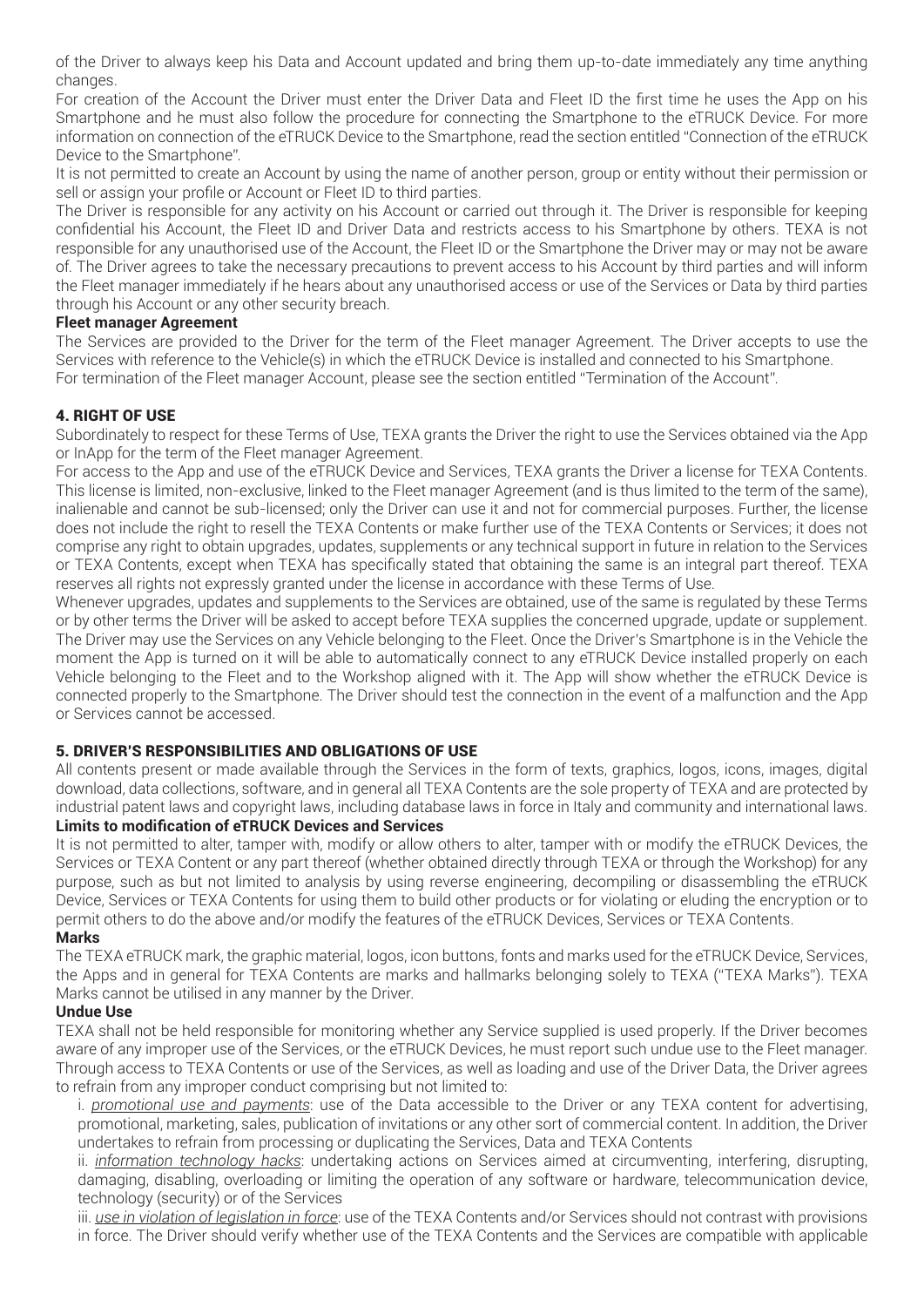provisions

iv. *any other unlawful or undesirable use*: using the Services and Driver Data illegally or in violation of these Terms of Use. The Driver also agrees to refrain from violating any code of conduct or other guidelines that may be applicable to the Services or Driver Data or TEXA Contents.

# 6. COMPATIBILITY, CONFIGURATION AND CONNECTION OF THE ETRUCK DEVICE

The eTRUCK Device is not compatible with all Smartphones available in the market. Prior to creation of the Account and loading the App on your Smartphone, the Driver is obligated to check whether his Smartphone is compatible at the site www.texa.com/products/etruck. In the event of incompatibility with the Smartphone the Driver will not be able to use the App, the Services or other TEXA Contents.

The eTRUCK Device is not compatible with all Tachographs in the market, and is not compatible with analogue Tachographs. In the event the Vehicle used by the Driver has been supplied with an analogue Tachograph, the eTRUCK Device cannot be connected to the Tachograph and Tachograph Data will not be recorded by the eTRUCK Device or sent to the Smartphone or to the eTRUCK Fleet Web Portal.

The type of Vehicle Data recorded by the eTRUCK Device sent to or viewable via the App or the Workshop through the eTRUCK Workshop Web Portal or the Fleet manager via the eTRUCK Fleet Web Portal may vary depending on the type and model of the Vehicle. It is therefore possible that some Vehicle Data and Services are not available as they cannot be recorded or sent from the Vehicle in which the eTRUCK Device has been installed.

## **Installation and Configuration of eTRUCK Devices**

In order for the eTRUCK Device and Services to work properly, the Fleet manager gets a Workshop to look after installation and configuration of the eTRUCK Device. Incorrect or incomplete installation and/or configuration of the eTRUCK Device will prevent it from working properly. The Driver is responsible for informing the Fleet manager and Workshop any time the eTRUCK Device and Services are not working properly.

Some functionalities of the eTRUCK Devices and Services depend on whether the Smartphone the eTRUCK Device is connected to is working properly. The billing plan of the Smartphone should allow for data traffic and the functionalities related to data traffic and the satellite location feature should also be activated. The Driver should check with his mobile service provider and tell the Fleet manager about the billing plan of his Smartphone for enabling eTRUCK Device functionalities. The Driver should also check and activate data traffic and satellite location functionalities for using the Services that need activation of such data in order to work.

In case of no network coverage, insufficient network coverage or the Smartphone is not connected to the network operation of the eTRUCK Devices or Services are not guaranteed to work properly.

The Driver is aware that installation and configuration of eTRUCK Devices and the supply of Services via the App configured on his Smartphone can cause TEXA and the Workshop to access geolocation data of the Smartphone within the limits specified below. The Driver has the option of letting the Workshop know his position and the position of the Vehicle by activating the geolocation data sharing option on his Smartphone.

The Workshop will have access to the position of the Driver and Vehicle only from the moment the Driver activates sharing of the data up until deactivation of the option. Via the eTRUCK Fleet Web Portal the Fleet manager can only access geolocation data shared with the Workshop. Sending geolocation data does not make it possible for the Workshop or the Fleet manager to track the route travelled by the Driver or Vehicle. Such data will be processed in compliance with the Privacy Notice and subsequent updates.

# **Connection of the eTRUCK Device with the Smartphone**

For the eTRUCK Device and Services to work properly it is essential that the App is installed properly in the Smartphone and that the Smartphone is properly connected via Bluetooth with the eTRUCK Device. Services shall not be available in the following cases, given solely for example, but not exhaustively: i) the eTRUCK Device is not connected or the Smartphone has been turned off or is broken or the battery is dead; ii) the Driver has not installed the App in the Smartphone properly, or the App is not working; iii) the eTRUCK and the Smartphone are not connected via Bluetooth; iv) there is no GPS signal; v) there is no reception signal of the Smartphone; vi) something is wrong with the Smartphone or the eTRUCK Device or the App or the Platform; (v) the Tachograph is not working or the Tachograph Option has not been activated.

When updates of AndroidTM or iOSTM operating system and/or updates of the Vehicle's electronic systems are released, some connection problems with the Smartphone or operation of the App or the eTRUCK Device could occur. In such case the Services could be temporarily suspended or disrupted or limited without considering such occurrences a defect or operating vice of the eTRUCK Device, the eTRUCK Workshop Web Portal, the eTRUCK Fleet Web Portal, the App or their programmes.

TEXA shall take action so that the eTRUCK Device and the App resume working properly again.

Some connection problems may occur with the Smartphone or the operation of the App or the eTRUCK device, owing to other applications on the Smartphone (antivirus), which can alter configurations and functionality of the eTRUCK Device. In such case the Services could be temporarily suspended or disrupted or limited without considering such occurrences a defect or operating vice of the eTRUCK Device, the eTRUCK Workshop Web Portal, the eTRUCK Fleet Web Portal, the App or their programmes.

If the Driver uninstalls or deactivates the App, or it is not working, or in the above cases, if the Smartphone and the eTRUCK Device are not connected, Vehicle Data and Tachograph Data will not be sent to the App, the eTRUCK Workshop Web Portal or the eTRUCK Fleet Web Portal and Services can only be provided to the Driver the moment connection of the Smartphone, the eTRUCK Device and Tachograph is reactivated or the moment the App is reactivated.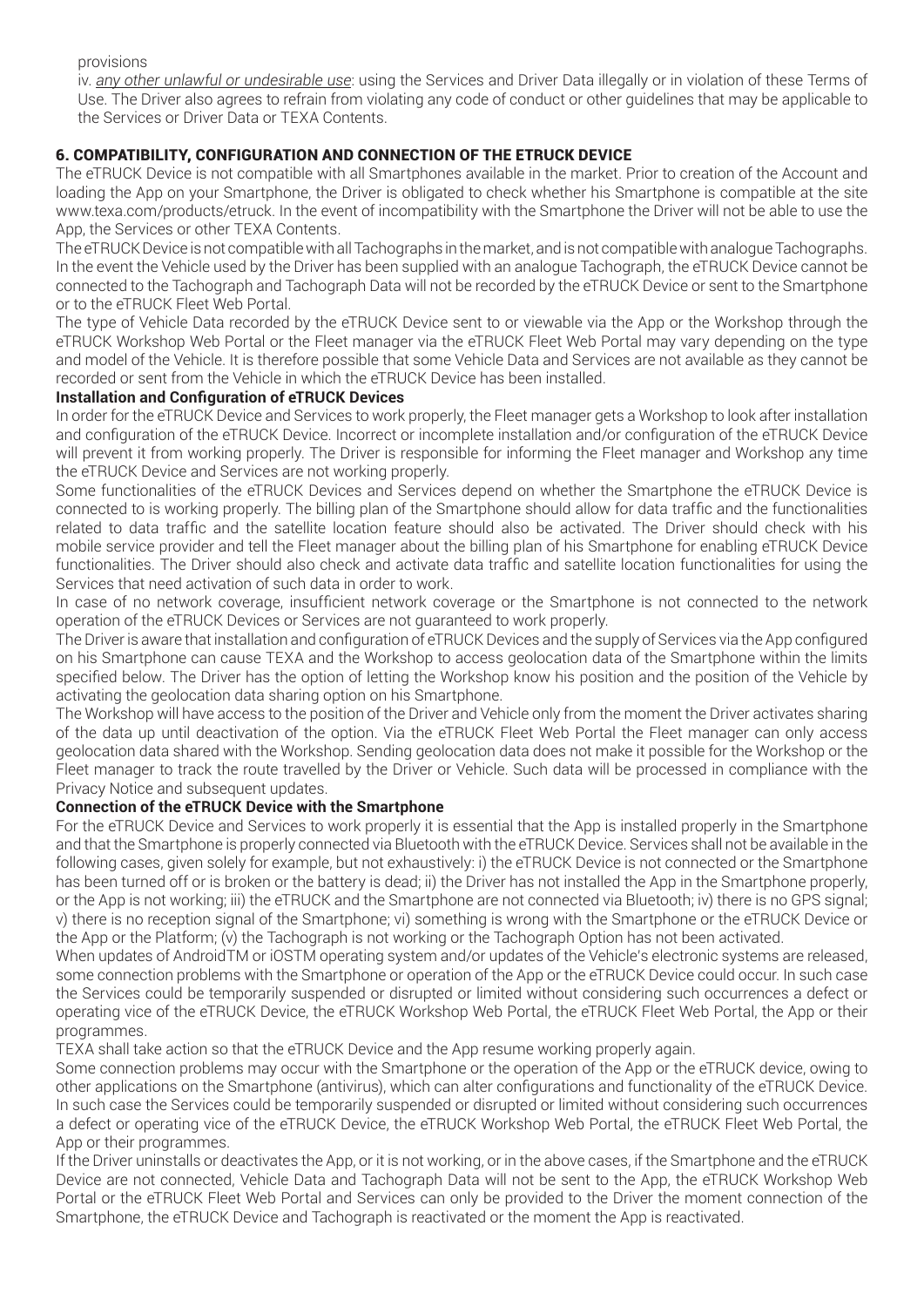#### 7. SERVICES. EXONERATION FROM RESPONSIBILITY AND CONDITIONS FOR USING THE SERVICES PROPERLY **"Viewing Services" provided to the Driver via Smartphone and the Fleet manager via the eTRUCK Fleet Web Portal**

Viewing Services enable the Driver to view Vehicle Data and Tachograph Data on the App. In order to obtain Tachograph Data the eTRUCK Device must be installed properly and connected to the Tachograph and the Driver must activate the Tachograph Option via the App. The Driver and Fleet manager may only display Tachograph Data obtained during the time the Tachograph Option was activated by the Driver on the Smartphone and via the eTRUCK Fleet Web Portal.

Viewing Services may vary over time and be temporarily suspended and/or disrupted and/or limited without considering such occurrences a defect or operating vice of the eTRUCK Device, the eTRUCK Workshop Web Portal, the eTRUCK Fleet Web Portal, the App or other TEXA Contents.

TEXA is not responsible for the accuracy, reliability or completeness of the data sent and displayed via the eTRUCK Device or the Tachograph. The eTRUCK Device does not generate any data but only records data generated by the Vehicle and Tachograph so they can be displayed on the Driver's Smartphone, the eTRUCK Workshop Web Portal and the eTRUCK Fleet Web Portal. For technical reasons connected to the operating procedure of the Vehicle's electronic system, the Driver is aware and accepts that some data generated by the Vehicle itself are not recorded or viewable via the App or the eTRUCK Workshop Web Portal or the eTRUCK Fleet Web Portal.

Installation of the eTRUCK Device does not relieve the Driver of his responsibility of verifying whether the Vehicle and the Tachograph are working properly before driving off and while driving, or conducting or letting someone conduct the necessary checks in all cases of malfunction of the Vehicle or the ones envisaged by the manufacturer or law, even in the absence of indications of the eTRUCK Device, the App or TEXA Contents in general.

# **"Diagnostic Services" made available through the eTRUCK Workshop Web Portal**

Diagnostic Services enable the Workshop to view Vehicle Data and pinpoint and report any malfunction of the Vehicle and intervene remotely on the Vehicle for eliminating it. It is possible for the Workshop to view Vehicle Data via access to the eTRUCK Workshop Web Portal. In particular, use of the eTRUCK Workshop Web Portal allows the Workshop to access certain Vehicle Data in real time. If there is a malfunction of the Vehicle needing immediate intervention, the eTRUCK Device sends a notice to the Driver's Smartphone via the App and to the Workshop via the eTRUCK Workshop Web Portal. The Driver can get in touch with the Workshop through contact services (by telephone or chat) supplied by the App. In order for the Workshop to perform Diagnostic Services the Vehicle must always be parked. As soon as he notices a malfunction signal requiring immediate intervention it is the responsibility of the Driver to go to a stopping area immediately and stop the Vehicle. The Driver must follow the instructions of the App and/or Workshop for performance of Diagnostic Services. If the Driver's active intervention is necessary for performing Diagnostic Services to ensure that certain precautions are taken on the Vehicle for performance of Diagnostic Services, the Driver is responsible for following the instructions given on the App and/or by the Workshop. In particular, if activation of certain functions necessary for execution of the Diagnostic Services requires the Driver's active intervention on the Vehicle, the Workshop will send the Driver a confirmation code. By entering the confirmation code in the App, the Driver confirms that he has taken the precautions on the Vehicle and followed the instructions given by the App and/or the Workshop. Failure to enter the confirmation code when required will prevent performance of the Diagnostic Services. The Driver is aware that in order for Diagnostic Services to be performed properly the App may ask for sharing of geolocation data with the Workshop. Geolocation data will only be visible to the Workshop from the moment the Driver starts sharing the data via activation of the location option on his Smartphone up until its deactivation. Diagnostic Services may vary over time and be temporarily suspended and/or disrupted and/or limited.

TEXA shall not be held responsible for problems connected to malfunction of the eTRUCK Workshop Portal, telephone or Internet connections or lack of telephone or Internet connection. TEXA also declines any liability stemming from use of information supplied by the TEXA eTRUCK Web Portal to the Workshop and concerning its reliability and/or completeness. The Driver is also aware that such data and information may be incomplete and should be used in addition to the professional knowledge of the Workshop. Solely the Workshop is responsible for execution of the Diagnostic Services it performs. At any rate TEXA cannot be held responsible for the Workshop's failure to perform Diagnostic Services, or for not doing them properly or diligently.

# **"Scheduled Date Management Services"**

Scheduled Date Management Services enable the Driver to display on the App, data, information and contents related to the Vehicle connected to his Smartphone related to but not limited to scheduled maintenance, periodic overhaul, expiry of the tax disc, insurance, and so on. Such data will be sent to (i) the Driver on his Smartphone via the App, InApp; (ii) the Workshop via the eTRUCK Workshop Web Portal; and (iii) the Fleet manager via the eTRUCK Fleet Web Portal. Such data and due dates are processed by the eTRUCK Device only on the basis of data entered by the Fleet manager or the Driver or the Workshop depending on the type of data. Therefore, TEXA cannot be held responsible for the accuracy or completeness of such data entered by the Workshop or the Driver or the Fleet manager or originating from the eTRUCK Device or the Tachograph.

# **"Ancillary Services"**

The Driver can activate ancillary services made available via the App, the InApp and subsequent updates, under conditions provided each time depending on the content of the Fleet manager Agreement.

# 8. TELEPHONE CONNECTIVITY AND TERRITORY

It is clarified that the costs of telephone and data connectivity are not included and will be borne by the Driver or Fleet manager. In particular, connectivity and voice traffic costs for use of the App and Services will derive from telephone and data traffic generated by use of the same - even connected to roaming services - and the telephone or Internet provider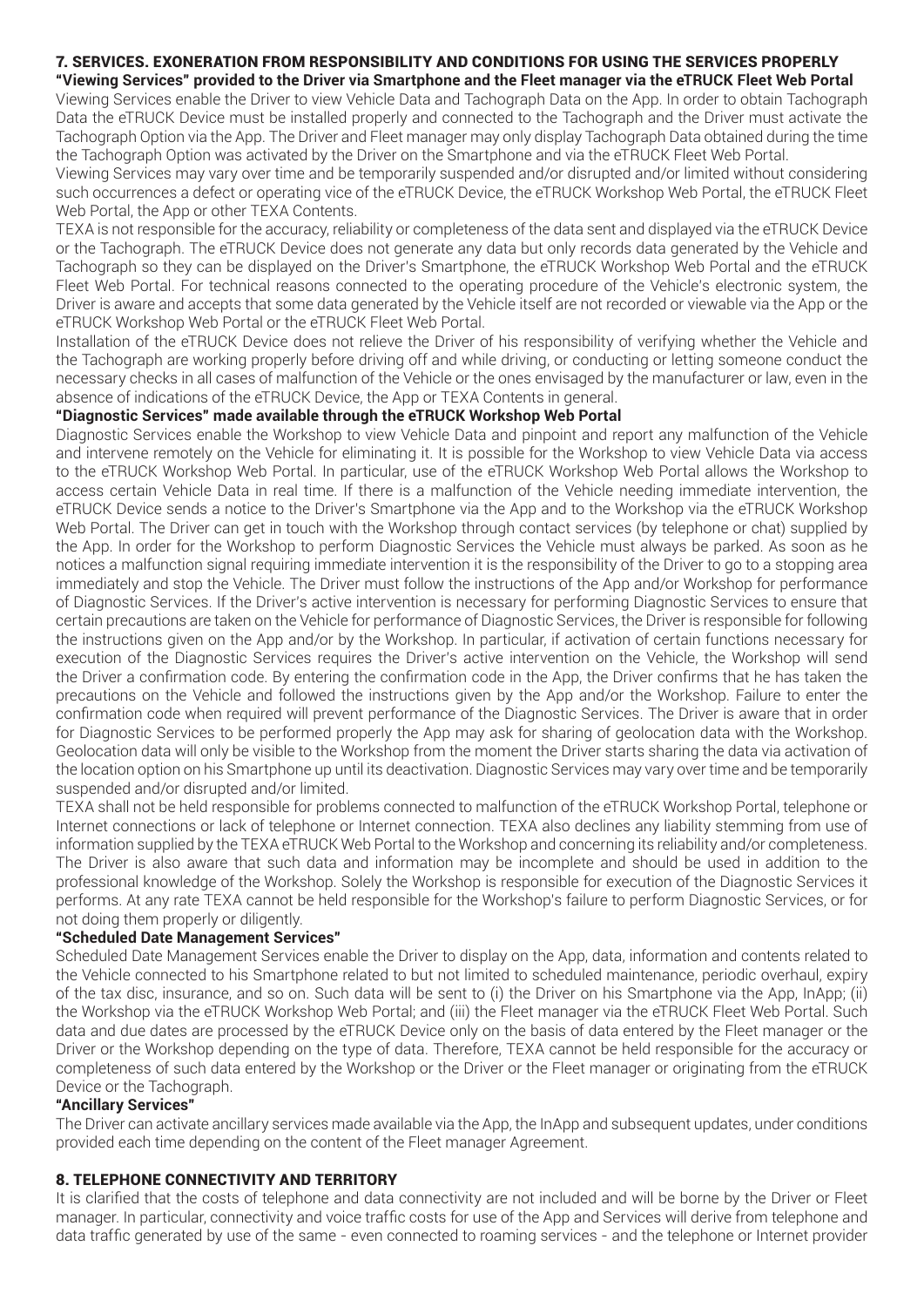will charge the sum established by the billing plan activated by the Driver or the Fleet manager on his Smartphone. Connection costs shall be paid to the concerned telephone and Internet provider without any intermediation or additional costs charged by TEXA. TEXA is not responsible for such connection costs or for supply or operation of the voice and data connectivity service.

# 9. TERMINATION OF THE FLEET MANAGER AGREEMENT AND CHANGING THE WORKSHOP ALIGNED WITH ETRUCK **DEVICES**

The Driver is aware that the Fleet manager Agreement may be cancelled, terminated or suspended by the Fleet manager or the Workshop depending on the terms and conditions of the Fleet manager Agreement or may be terminated if the Workshop goes out of business or stops acting as reseller and installer of eTRUCK Devices.

TEXA is not a party to the Fleet manager Agreement and shall not be held responsible for matters related to the contractual relationship between the Fleet manager and the Workshop.

# **Restriction of access to the Account and Services upon termination of the Fleet manager Agreement**

Upon termination of the Fleet manager Agreement, Diagnostic Services requiring the direct intervention of the Workshop will stop. As a consequence the Driver can no longer contact or be contacted by the Workshop via the App and the contents of the App aligned with such Diagnostic Services will not be accessible to the Driver until they are reactivated in the following manner.

In all cases of termination of the Fleet manager Agreement TEXA will keep the Driver Account active for a maximum of 180 (one hundred and eighty) days from termination of the agreement in the following manner.

During the first 90 (ninety) days after termination of the Fleet manager Agreement, the Driver can access the App for Viewing Services only.

If the Fleet manager Agreement is not renewed within this term or the Fleet manager does not change the Workshop by following the "Change Workshop" procedure, access to the App will be suspended for a further 90 (ninety) days. During this time the Driver will be unable to access the App or use the Services offered through it until renewal of the Fleet manager Agreement or the Change Workshop procedure has been done.

If this period ends without the Fleet manager renewing the Fleet manager Agreement or following the "Change Workshop" procedure, the Driver Account and all Services provided through it shall cease definitively.

# **Renewal of the Fleet manager Agreement, "Change Workshop" and Data storage**

The Fleet manager has up to 180 (one hundred and eighty) days from termination of the Fleet manager Agreement to decide whether to renew it with the previous Workshop or follow the "Change Workshop" procedure without having to activate the procedures for creating new Fleet manager Accounts and Driver Accounts or the procedure for preliminary alignment of the eTRUCK Devices. During that period, TEXA will keep the Fleet manager Data and Driver Data in accordance with the Privacy Notice for reactivation of the Fleet manager Account and Driver Accounts. Vehicle Data related to interventions and maintenance carried out up until the termination date of the Fleet manager Agreement will be kept by TEXA for 90 (ninety) days from termination of the Fleet manager Agreement.

If renewal of the Fleet manager Agreement or "Change Workshop" takes place after the 90 (ninety) day period from termination of the Fleet manager Agreement, all Vehicle Data related to the Workshop's interventions carried out on the Vehicle in the previous period will be definitively cancelled and can no longer be recovered or displayed by the Driver or Fleet manager.

## **"Change Workshop" Procedure**

The Change Workshop Procedure is described in the Terms of Use of the eTRUCK Fleet Web Portal.

After conclusion of changeover procedures, the eTRUCK Fleet Web Portal and Driver's Apps shall be aligned and automatically connected to the new Workshop.

## **Termination of the Driver Account or removal of the eTRUCK Device alignment due to decision of the Fleet manager or Workshop**

The Driver is aware that regardless of whether the Fleet manager Agreement has been terminated, during its term the Fleet manager can remove the Driver Account from the Fleet and the Workshop can deactivate the eTRUCK Devices aligned with the App.

In the above cases, none of the Services related to the Driver Account or the Vehicle whose eTRUCK Device has been deactivated will be accessible to the Driver via the App or to the Fleet manager via the eTRUCK Fleet Web Portal.

Driver Data and Vehicle Data will be kept and processed in accordance with the Privacy Notice in the terms indicated in the preceding paragraph. Driver Data will be kept for access to the Driver Account for 180 (one hundred and eighty) days from misalignment or deactivation and Vehicle Data shall be kept for 90 (ninety) days from misalignment or deactivation. It is understood that TEXA is extraneous to relations between the Fleet manager, Driver and Workshop and cannot be held responsible for any prejudice caused to the Fleet manager or Drivers by events connected to their relationship.

# 10. RIGHTS OF TEXA

## **Communication and information**

Upon creation of an Account the Driver accepts that TEXA and the Workshop can communicate with him via telecommunications means or by phone and that some information on his use of the Services, the App, TEXA Contents and Driver Data may be shared with the Workshop, the Fleet manager and TEXA.

## **Termination and modifications**

The App will periodically notify the Driver about the necessity to do updates or upgrades of the App itself, TEXA Contents and the Services. All or some of the updates or upgrades of the App, TEXA Contents and the Services may depend on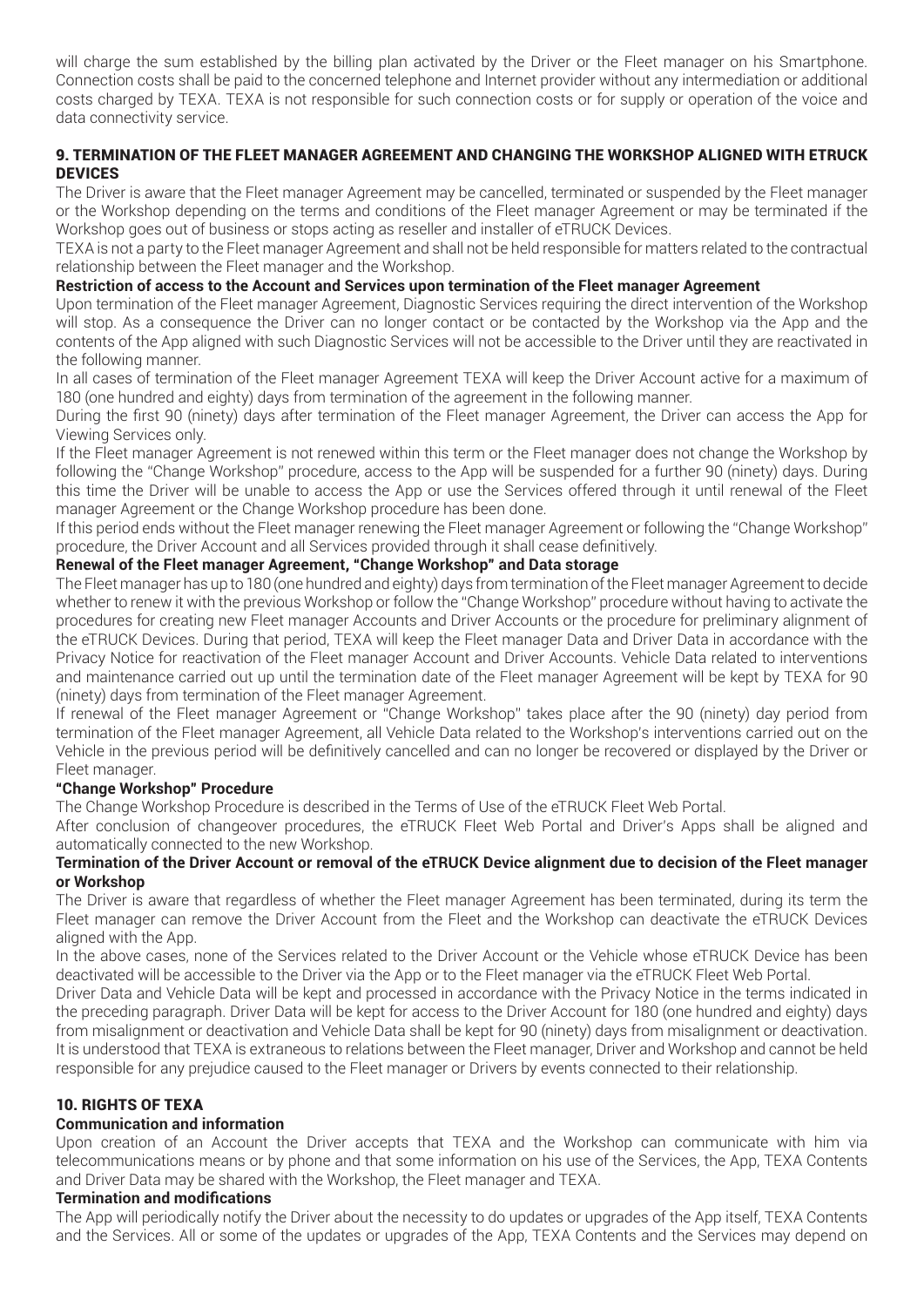updates of the eTRUCK Device.

TEXA reserves the right, with or without notice, to disrupt, limit, modify, update, run upgrades and supplement the Services, the eTRUCK Devices and TEXA Contents supplied to the Driver or made available to the Driver through use of an eTRUCK Device (obtained through TEXA, a Workshop or a Platform).

# **TEXA Contents and Driver Data**

TEXA may at its sole discretion collect and process statistics on use of Driver Data for improving its products, Services and the App, after obtaining the necessary consent from the Driver.

In relation to Driver Data, the Driver authorises TEXA to send its Data to third parties for supply of Services.

# 11. TERMINATION AND RESTRICTIONS IN THE EVENT OF VIOLATION OF THESE TERMS BY THE DRIVER

TEXA reserves the right, at its sole discretion, to immediately terminate the Driver Account and subscriptions, delete the profile and TEXA Content and Driver Data and completely or partially restrict the Driver's use of his Account, the Services and the App if he fails to comply with or violates any substantial term of these Terms of Use, without prejudice to any other right, without the necessity for any violation and without any responsibility toward the Driver or any other subject. Upon termination, licenses and user rights granted to the Driver by TEXA will simultaneously be terminated.

# 12. LIMITATION OF LIABILITY

In the maximum measure permitted by the applicable law, TEXA, its suppliers, sub-contractors, affiliates, officers, directors, employees, agents are not liable towards the Driver or third parties for any direct, indirect, special, incidental or consequential damage (including but not limited to damage caused by not being able to use or access the eTRUCK Devices, loss of Data, business, profit, disruption of business or similar loss) stemming from or related to the following:

- i. use of or incapacity to use or access to or running of an eTRUCK Device or a Service, or
- ii. any fraudulent statement made by the Driver of the Services, or
- iii. any violation of these Terms of Use, or
- iv. any violation of law or third-party right

All the above stated, if the Driver considers TEXA liable for damages connected in any way to his use of (or incapacity to use) or access to or the running of an eTRUCK Device or a Service, in the event of an eTRUCK Device, a Service or an App provided for a fee, TEXA's responsibility is limited to the amount actually paid by the Driver or Fleet manager for the eTRUCK Device or for the Service in question.

The above limitation of liability does not prejudice the Driver's rights provided by any applicable legislation.

# 13. NON-LIABILITY

The Driver is committed to holding harmless and defending TEXA, its affiliates, officers, directors, employees, agents, licensors and suppliers by any claim, loss, responsibility, expense, damage or costs, including but not limited to legal fees deriving from or related to use and conduct of the Driver connected to any eTRUCK Device or a Service or any violation of these Terms of Use, law or third-party rights.

## 14. FORCE MAJEURE

The term force majeure means circumstances preventing respect for TEXA's obligations as set out in these Terms of Use, beyond its reasonable control, including postponed, late and incomplete delivery by TEXA and temporary or partial unavailability of the Account, the Services, the Apps, TEXA Contents and Driver Data caused by circumstances beyond its reasonable control. When faced with a force majeure situation all of TEXA's obligations will be suspended. If the period during which TEXA is unable to fulfil its obligations for force majeure causes exceeds ninety (90) calendar days, the Driver has the option of asking for his Account to be cancelled and TEXA has the right to cancel the Account subject to providing the notice in accordance with the section entitled "Termination of the Account" set out the foregoing point 9, without any obligation to pay compensation due to such termination.

# 15. CHANGES

TEXA reserves the right to make changes and supplementations to these Terms of Use at any time. The most recent version of these Terms of Use are available at TEXA's websites. The Driver should check the TEXA website regularly at www.texa.com/products/etruck.

## 16. ENTIRE AGREEMENT

These Terms (comprising any appendix or modifications to the same contained in the package attached to the eTRUCK Device) and any other term, where applicable, represent the entire agreement between the Driver and TEXA related to the eTRUCK Devices or the Services, including any assistance services, the Services, Apps or Driver Data. If the terms of any policy or programme of TEXA assistance services are in conflict with these Terms, these Terms shall apply. If a provision of these Terms is considered null, invalid, inapplicable or unlawful, the other provisions will continue to remain in full force and be efficacious.

## 17. APPLICABLE LAW AND PLACE OF JURISDICTION

These conditions and any dispute arising from them are subject to the laws of Italy. The United Nations Convention on Contracts for the International Sale of Good do not apply to these Terms of Use.

Any dispute connected to these Terms of Use, performance of the Services, the App, InApp, and the TEXA Contents in